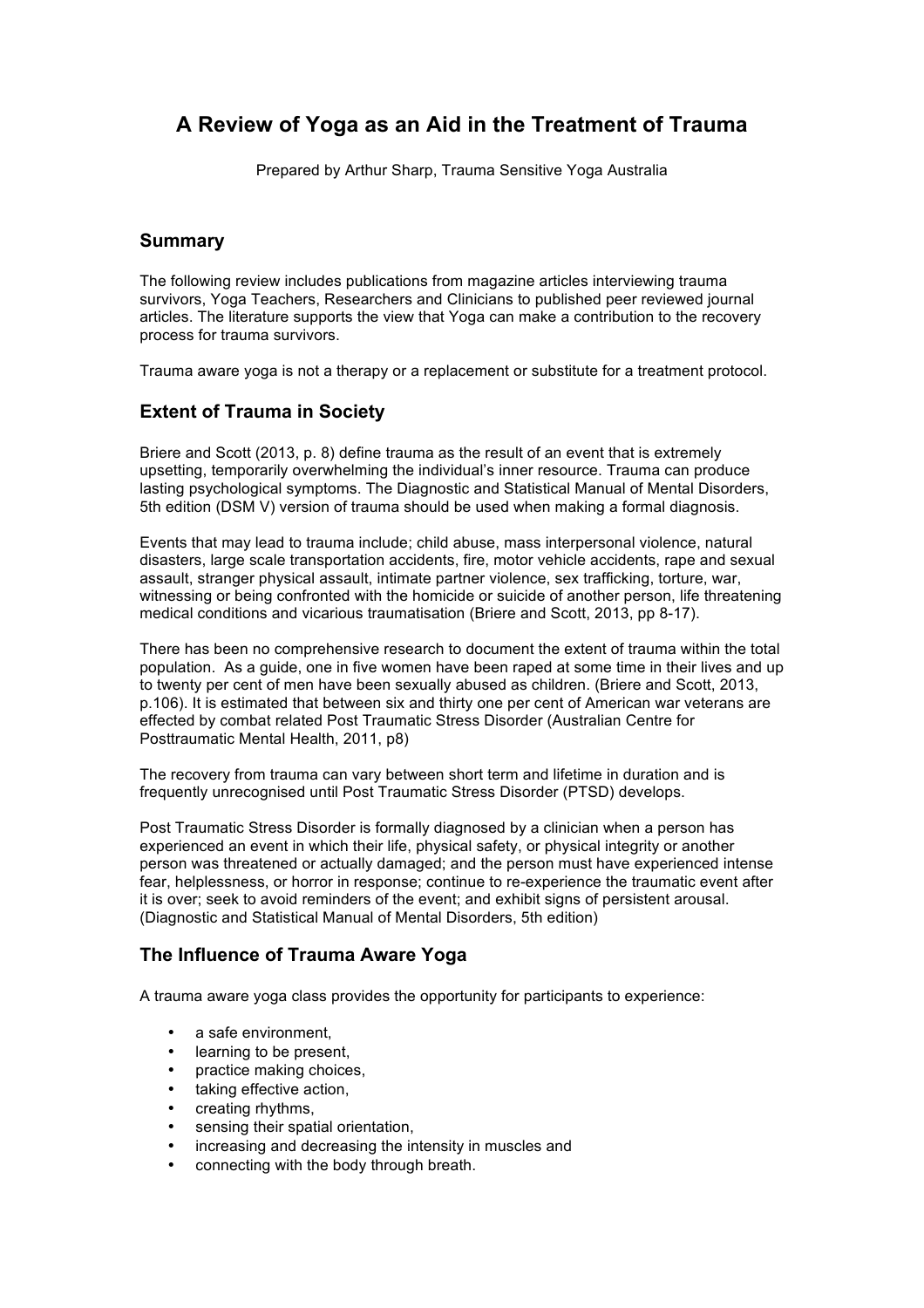This activity assists the treatment of trauma by:

- reducing; autonomic sympathetic activation, muscle tension and blood pressure and improving neuroendocrine and hormonal activity (Emerson, Sharma, Chaudhry and Turner 2009, p. 124),
- decreasing physical symptoms and emotional distress (Emerson et al, 2009, p. 124).

# **Personal Stories as Evidence of Yoga as Beneficial in the Treatment of Trauma**

In an article by Willis (2007), Sara retold her story as someone who experienced a violent relationship with her ex husband, saying that the practice of Yoga helps her face her ex husband in court each time he violates a restraining order.

Pollack (2010), describes Samantha's experience of 2007 when stationed in Iraq with her US Army National Guard Unit, assigned very dangerous and stressful military police work. On her return home, Samantha remained hyper vigilant. Fourth of July fireworks were particularly difficult, often resorting to alcohol before engaging with others. Suffering persistent insomnia, she had nightmares of explosions, being shot at, or of her vehicle overturning. It was difficult to shed the feeling that every action had life or death consequences. Subsequently through Yoga, Samantha began to regain her confidence.

Pollack (2010), also highlights Paul's experience of serving as a artillery-man in Iraq. After he returned to his former life as a Boston fire fighter in 2006, a doctor diagnosed him as having a traumatic brain injury and PTSD. He responded to everything the way a child would. "There was no thought process," he says, "I'd just react." After struggling with PTSD for several years, Paul took a Yoga class, "I felt more centred and relaxed," he says. "From there I just got hooked on it. It's what worked on me. Since I have started Yoga I've gotten more productive. I started seeing a counsellor again. I am able to talk about my problems whereas before, I wanted nothing to do with it. It seems like I'm not as angry after I do Yoga. I'm able to function more in regular life."

Calhoon (2013), quotes Ezekiel's (Marine Corps Veteran), experience of Trauma Sensitive Yoga, "It allows me to redirect my energies from thoughts to feelings. The PTSD I started with is not the PTSD I have today. This practice enables me to slow down and see what my issues are with combat. You get so bogged down with emotions and thoughts all day long and Yoga allows me to transcend that." Ginger, Army Veteran, comments "I focus on the moment and it instantly relieves my anxiety."

### **Research**

Dr Judith Herman, (as cited in Sparrowe, 2011 p 49) reports on Professor of Clinical Psychiatry at Harvard University explains, that people who have suffered childhood trauma often display a cluster of side effects that include, inability to control emotions, distrust of body or unable to form meaningful loving relationships. Dr Herman notes that people with complex PTSD respond best to body-based therapies, coupled with psychotherapy, because traditional "talk" therapy alone can dredge up old memories and reignite the pain all over again. While the mind may spend countless hours reliving the event and retelling the tale, it cannot undo the effects of what happened, the terror, rage, helplessness and depression that then manifests in the body.

Bessel van der Kolk, (2006, p 285), examined the effect of Yoga on PTSD symptoms. Specifically the research examined Heart Rate Variability (HRV), noting that Lower Heart Rate Variability (HRV) is associated with anxiety and depression, vascular disease and increased mortality, while high HRV is associated with positive emotions and resistance to stress. To test the hypothesis that Yoga can increase HRV a custom version of the MEDAC System/3 was developed and used to monitor HRV during a course of eight sessions of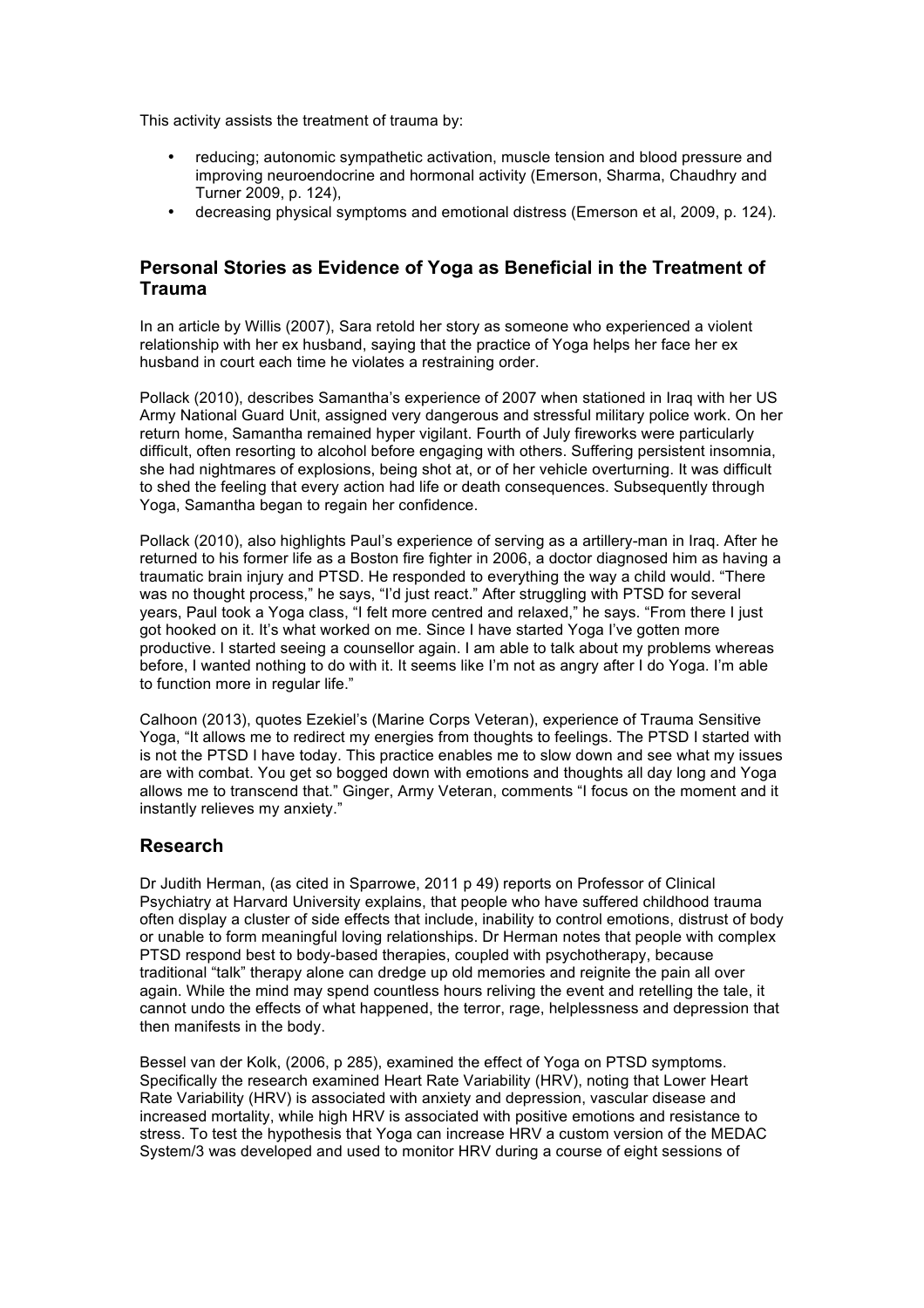Yoga. Data was collected for 250 clients, concluding that Yoga significantly improved PTSD symptomatology.

Cabral, Meyer and Ames (2011), completed a meta-analysis studying the effect of Yoga on psychiatric disorders. The data was abstracted and analysed for ten eligible trials using a random-effects model methodology.

The study concluded that Yoga;

- has a significant positive effect as a complementary treatment for psychiatric disorders,
- enhances the connection between the mind and the body,
- is effective in reducing symptoms of depression and anxiety,
- has few contraindications and few side effects.

The overall pooled effect size was -3.25 (95% confidence interval, -5.36 to -1.14, *P* = .002) indicating that yoga-based interventions had a large and significant effect on reducing psychiatric symptoms when used as an adjunct treatment for anxiety, depression, schizophrenia or PTSD.

The study did not allow for gender differences due to missing data and the study did not examine differences within each psychiatric disorder due to the lack of studies conducted for several of the disorders.

In preliminary results, a randomized controlled study by the Justice Resource Institute (2007), found a short term Yoga program was associated with reduced trauma symptoms in women with PTSD. 64 women, 18-58 years old with chronic, treatment un-responsive PTSD, were randomly assigned to 10 weeks of trauma Informed Yoga classes or a Control Condition, Women's Health Education class. At the post treatment assessment, the Yoga Group exhibited statistically significant decreases in PTSD symptoms compared to the Control Group. 16 of 31 (52%) of participants in the Yoga Group no longer met the criteria for PTSD compared to 6 of 29 (21%) in the Control Group.

Dave Emerson, Director of Yoga Services at the Trauma Centre at Justice Resource Institute in Brookline, MA, USA commented in an interview with Douglass (2012, p 24) that "While we are just beginning to develop a clear model as to why Yoga works, what we do know is that Yoga does work.'

# **Conclusion**

There is substantial research and anecdotal evidence that supports the hypothesis that Yoga can make a contribution to the recovery process that people engage in following exposure to trauma.

Trauma Sensitive Yoga Australia is a group of Yoga teachers interested in supporting clinicians and Yoga teachers who work with traumatised clients and would like to enhance the client's recovery from trauma through trauma Aware Yoga practices.

One day informative seminars are held for Yoga teachers and Clinicians.

If you would like more information visit the web site, http://www.traumasensitiveyogaaustralia.com, alternately we can be contacted by e-mail at: greatvibes16@gmail.com

# **Bibliography**

American Psychiatric Association, Diagnostic and Statistical Manual of Mental Disorders, 5th edition, Washington DC, American Psychiatric Association Press.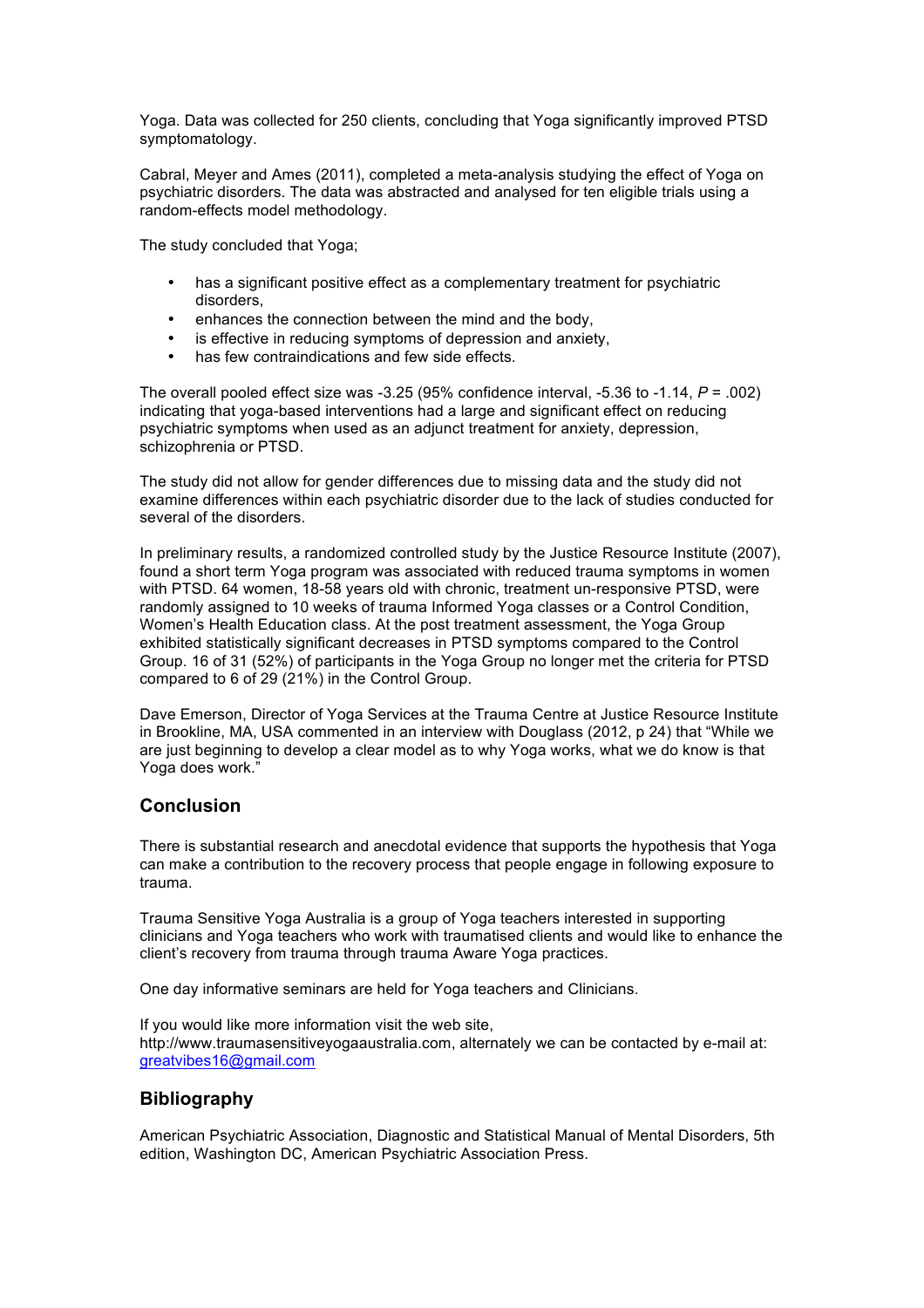Australian Centre for Posttraumatic Mental Health (2011), *Summary of the Traumatic Stress and Military Mental Health Literature: 2010*.

Briere, J. N. and Scott, C (2013). *Principles of Trauma Therapy*, Sage Publications, Los Angeles.

Cabral, P. BA., Meyer, H.B. BA., Ames, D. MD., (2011) Effectiveness of Yoga Therapy as a Complimentary Treatment for Major Psychiatric Disorders: A Meta-Analysis, *Primary Care Companion CNS Disorders.* 13(4)

Calhoon, Y. (2013) *Warrior One*, United States Department of Veterans Affairs.

Douglass, L. PhD (2012) Yoga Teachers as Part of the Clinical Team, An Interview with David Emerson, *Yoga Therapy Today*, Summer 2012.

Emerson, D. E-RYT, Sharma, R. PhD., Chaudhry, S. Turner, J. (2009). Trauma-Sensitive Yoga: Principles, Practice and Research, 2009, *International Journal of Yoga Therapy,* No 19.

Justice Resource Institute (2007), *Yoga as a Complementary Treatment for Chronic PTSD*, retrieved from http://www.traumacenter.org/research/yoga\_study.php

Pollack, N. (2010) Warriors at Peace, *Yoga Journal,* August, issue 230

Sparrowe, L (2011) Transcending Trauma, *Yoga International*, Fall 2011, 49

van der Kolk, B. A. MD. (1994). The Body Keeps the Score: Memory & the Evolving Psychobiology of Post Traumatic Stress, *Harvard Review of Psychiatry* 1/5.

van der Kolk, B. A. MD. (2006) Clinical Implications of Neuroscience Research in PTSD, 2006, *Annals New York Academy of Sciences.* 1071, 277-293

Wills, D. K. (2007) Healing Life's Traumas, *Yoga Journal*, retrieved from www.yogajournal.com/health/2532

#### **Additional Reading**

Aarhus University (2012, August 17) War is not necessarily the cause of Post Traumatic Stress Disorder, *Science Daily*, retrieved from www.sciencedaily.com/releases/2012/08/120817135532.htm

Ahimsadhara (2010) From War to Peace, *Australian Yoga Life*, December-February

Barton, E., MA., (2011) Movement and Mindfulness: A Formative Evaluation of a Dance/Movement and Yoga Therapy Program with Participants Experiencing Severe Mental Illness, *American Dance Therapy Association*, 33/157-181

Brown, R.P., Gerbarg, P. L., (2009) Yoga Breathing, Mediation, and Longevity, *Annals New York Academy of Sciences*, 54-62.

Bryant, R. A. PhD., O'Donnell, M. L. PhD,. Creamer, M. PhD., McFarlane, A.C. MD., Clark, C. R. PhD., Silove, D. MD. (2010),The Psychiatric Sequelae of Traumatic Injury, *Am J Psychiatry* 167:312-320.

Cukor, J., Spitalnick, J., Difede, J., Rizzo, A., Rothbaum, R. O.,(2009) Emerging Treatments for PTSD, 2009, *Clinical Psychology Review*, 29, 715-726

Davey, H., PhD (2011) Inside the Mind of a War Vet, *The International Association for Psychoanalytic Self Psychology*, retrieved from www.iapsp.org/eforum/11\_huffington\_01.php